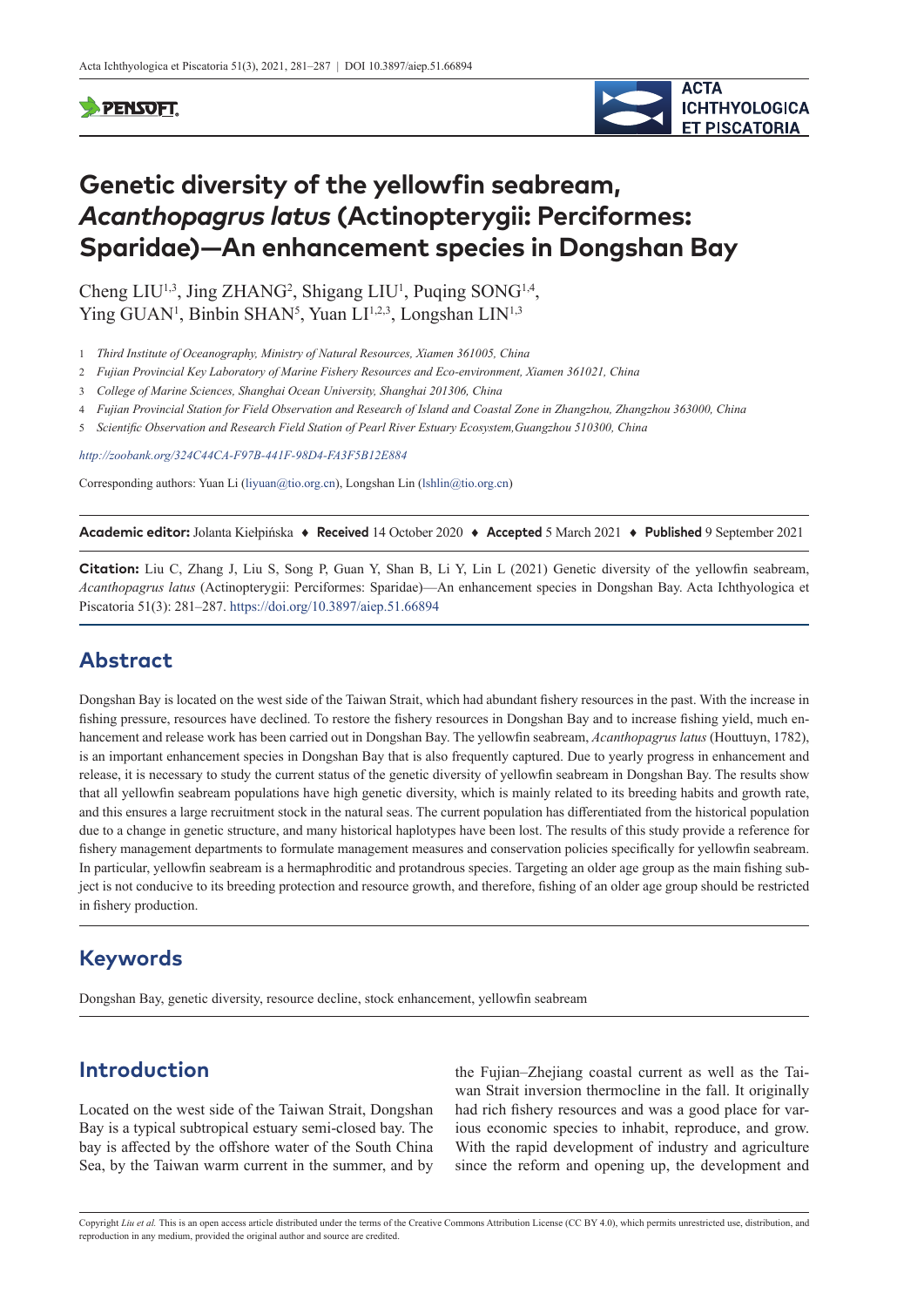utilization of sea areas and the continuously growing aquaculture industry have aggravated the ecological environment of the sea area in the bay, leading to a significant decline in fishery resources (Lin et al. 2013).

To restore the fishery resources in Dongshan Bay, the government of Dongshan County launched a program for enhancement and release some economically important shellfish and finfish species, *Penaeus japonicus*, *Penaeus penicillatus*, *Pagrus major* (Temminck et Schlegel, 1843); *Acanthopagrus schlegelii* (Bleeker, 1854); and *Acanthopagrus latus* (Houttuyn, 1782). By releasing a large number of artificially bred seedlings into natural seas to restore decreased populations and increase fishing yields, enhancement and release are of great significance for replenishing and restoring the population structure of biological resources, improving the ecological environment of waters, replenishing fishery resources, and increasing fishermen's income. However, the genetic impact of released species on wild resources has also received increasing attention (Helfman 2008). In general, although cultured populations may not be able to adapt well to the changing external environment, they may outperform wild populations in intraspecies competition in natural seas, resulting in a decline in the number of wild populations and a corresponding reduction in their genetic diversity (Tringali and Leber 1999). Moreover, the fishing yield will increase after enhancement and release, which will cause greater fishing pressure on the original wild populations, bringing about a further decline in the number of wild populations and, ultimately, a reduction in the genetic diversity of the species (Helfman 2008).

The yellowfin seabream, *Acanthopagrus latus*, an important economic fishery species in Dongshan Bay, is an important species for enhancement and release in this sea area. It is a warm water shallow coastal fish species that can adapt to rapid changes in salinity and generally does not migrate long distances. It is widely distributed in the East China Sea and South China Sea (Jiang et al. 2012; Iwatsuki 2013). With enhancement and release in Dongshan Bay in the past 10 years, the current status of the genetic diversity of the yellowfin seabream population in the bay is unclear. Has gene flow occurred between the introduced released population and wild populations, thereby changing the composition of the original populations and causing the original stock to become a mixed population consisting of released individuals, wild individuals, and hybrid offspring of the two stocks? Have the genetic diversity and genetic structure of the wild population also changed? It is necessary to evaluate the current status of the genetic diversity

of the yellowfin seabream in Dongshan Bay to propose targeted fishery management measures.

Mitochondrial DNA (mtDNA), as an important genetic information library, has the advantages of maternal inheritance, a fast evolution rate, high copy numbers, and easy amplification. Therefore, it is often employed in research on species diversity and phylogeny with wide applications (Simon et al. 2006; Li et al. 2018, 2019). In this study, the first hypervariable region of the control region (CR) of mtDNA was used to study the genetic diversity and genetic structure of the yellowfin seabream in three populations collected from Dongshan Bay and in one population from Xiamen to evaluate the current status of its genetic resources. This study will provide a reference for the formulation of management measures and conservation policies for yellowfin seabream and the development of enhancement and release work.

## **Materials and methods**

#### **Sample collection**

A total of 75 individuals of four yellowfin seabream populations, Dongshan I (DSI; wild individuals, 2009.11), Dongshan II (DSII; wild individuals, 2019.10), Dongshan III (DSIII; cultured individuals, 2019.11), and Xiamen (XM; wild individuals, 2019.10), were collected from November 2009 to November 2019 (Fig. 1, Table 1). Wild individuals were captured in the open waters of Dongshan Bay and Xiamen, and cultured individuals were captured in the farming waters of Dongshan Bay. Yellowfin seabream can be easily identified based on their yellow or pale-yellow ventral fin, anal fin, and lower lobe of the caudal fin. The main morphological identification was based on Nakabo (2013). All samples were accurately identified by morphology, and the dorsal muscles were stored in 95% alcohol for subsequent experiments, or fresh dorsal muscles were collected to directly extract genomic DNA.

## **Genomic DNA extraction, PCR amplification, and sequencing**

A Qiagen DNeasy kit was used to extract the genomic DNA of yellowfin seabream. DNA with a quantified concentration was amplified by PCR. The amplification primers were DL-S (5′-CCCACCACTAACTCCCAAAGC-3′) and DL-R (5′-TTAACTTATGCAAGCGTCGAT-3′) (Gao

**Table 1.** Sampling sites, date, number, number of haplotype and genetic diversity indices for each population of *Acanthopagrus latus*.

| Sampling site | ID           | Collection date: | Sample size |                     |                     |                      | No. of haplotype |
|---------------|--------------|------------------|-------------|---------------------|---------------------|----------------------|------------------|
| Dongshan I    | DSI          | Nov 2009         | 20          | $0.9895 \pm 0.0193$ | $0.0163 \pm 0.0088$ | $8.9632 \pm 4.3104$  | 18               |
| Dongshan II   | DSII         | Oct 2019         | 22          | $0.9957 \pm 0.0153$ | $0.0178 \pm 0.0095$ | $9.7922 \pm 4.6616$  | 21               |
| Dongshan III  | <b>DSIII</b> | Nov 2019         | 14          | $0.9670 \pm 0.0366$ | $0.0129 \pm 0.0072$ | $7.0879 \pm 3.5401$  |                  |
| Xiamen        | XМ           | Oct 2019         | 19          | $1.0000 \pm 0.0171$ | $0.0161 \pm 0.0087$ | $8.8246 \pm 4.2585$  | 19               |
| Total         |              |                  | 75          | $0.9960 \pm 0.0030$ | $0.0196 \pm 0.0100$ | $10.8090 \pm 4.9731$ | 65               |

*h* = haplotype diversity, *π* = nucleotide diversity, *k =* mean number of pair-wise differences; DSI = Dongshan I population (wild individuals, 2009.11), DSII = Dongshan II population (wild individuals, 2019.10), DSIII = Dongshan III (cultured individuals, 2019.11), XM = Xiamen (wild individuals, 2019.10).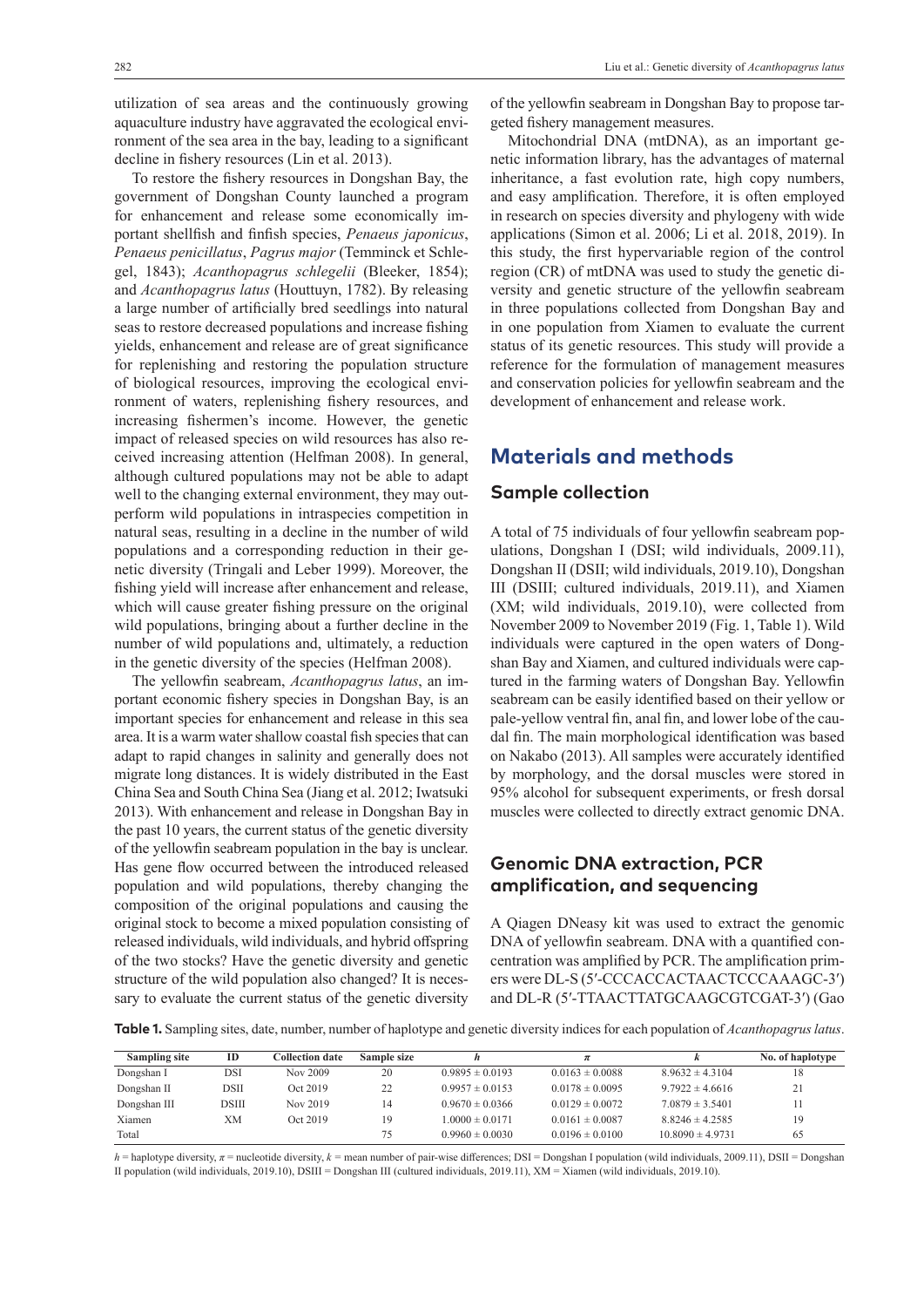

**Figure 1.** Sampling locations for *Acanthopagrus latus*.

et al. 2019). The PCR system required a total volume of 25 μL, including 17.25 μL of deionized water, 2.5 μL of  $10 \times$ PCR buffer, 2 μL of dNTPs, 1 μL of each of the forward and reverse primers, 0.25 μL of Taq enzyme, and 1 μL of the DNA template. The PCR conditions were as follows: denaturation at 95°C for 5 min; 30 cycles of denaturation at 95°C for 45 s, annealing at 50°C for 45 s, and extension at 72°C for 45 s; and final extension at 72°C for 10 min. 3 μL of PCR product was used for 1.5% agarose gel electrophoresis. During PCR electrophoresis on agarose gel, different DNA ladder can be distinguished, so the agarose gel electrophoresis was often used to detect the length of PCR products. The qualified products were purified and bidirectional sequenced at the Personal Biotech Co., Ltd. The newly obtained CR haplotype sequences of yellowfin seabream have been submitted to the GenBank database, and the accession numbers are [MT312258–](http://www.ncbi.nlm.nih.gov/nuccore/MT312258)[MT312282,](http://www.ncbi.nlm.nih.gov/nuccore/MT312282) [MT312289,](http://www.ncbi.nlm.nih.gov/nuccore/MT312289) [MT312291](http://www.ncbi.nlm.nih.gov/nuccore/MT312291), [MT312298](http://www.ncbi.nlm.nih.gov/nuccore/MT312298), [MT312301,](http://www.ncbi.nlm.nih.gov/nuccore/MT312301) [MT312308,](http://www.ncbi.nlm.nih.gov/nuccore/MT312308) [MT312310](http://www.ncbi.nlm.nih.gov/nuccore/MT312310), [MT312313,](http://www.ncbi.nlm.nih.gov/nuccore/MT312313) [MT312315](http://www.ncbi.nlm.nih.gov/nuccore/MT312315)– [MT312321,](http://www.ncbi.nlm.nih.gov/nuccore/MT312321) [MT312333](http://www.ncbi.nlm.nih.gov/nuccore/MT312333)[–MT312341,](http://www.ncbi.nlm.nih.gov/nuccore/MT312341) [MT312343](http://www.ncbi.nlm.nih.gov/nuccore/MT312343)– [MT312351,](http://www.ncbi.nlm.nih.gov/nuccore/MT312351) [MT312353–](http://www.ncbi.nlm.nih.gov/nuccore/MT312353)[MT312358](http://www.ncbi.nlm.nih.gov/nuccore/MT312358).

#### **Data analysis**

The same primers employed for PCR amplification, were used to manually edit and correct the raw sequences for the CR of the yellowfin seabream with SeqMan in the DNASTAR software package. The genetic diversity indexes, such as the mutation sites, haplotype numbers, and

population genetic diversity parameters, were calculated using ARLEQUIN 3.5 (Excoffier et al. 2005). *Acanthopagrus schlegelii* was included as an outgroup. Based on the yellowfin seabream haplotypes and Kimura's two-parameter (K2P) model, MEGA 5.0 software was employed to construct a neighbor-joining tree (NJ). The 1000 nonparametric self-expanding analysis was adopted for repetitive tests and calculation of the confidence of each branch of the phylogenetic tree (Tamura et al. 2011). The  $F_{ST}$  values between pairwise groups were calculated with ARLEQUIN 3.0 software (Excoffier et al. 2005), and a significance test was performed using 10 000 replacement tests. Analysis of molecular variation (AMOVA) of the parameters was calculated with ARLEQUIN software to determine the genetic structure of different yellowfin seabream populations, and the significance of covariance at different levels of genetic structure was tested using 5000 replacement tests.

## **Results**

#### **Genetic diversity**

A total of 75 sequences were obtained from all populations. After manual alignment, the lengths of the obtained target fragments were 548–550 bp, of which only one sequence was 548 bp in length, 549-bp sequences were dominant (71), and three sequences were 550 bp long. There were 87 mutation sites in all sequences, 54 parsimony informative sites, 33 singleton variable sites, and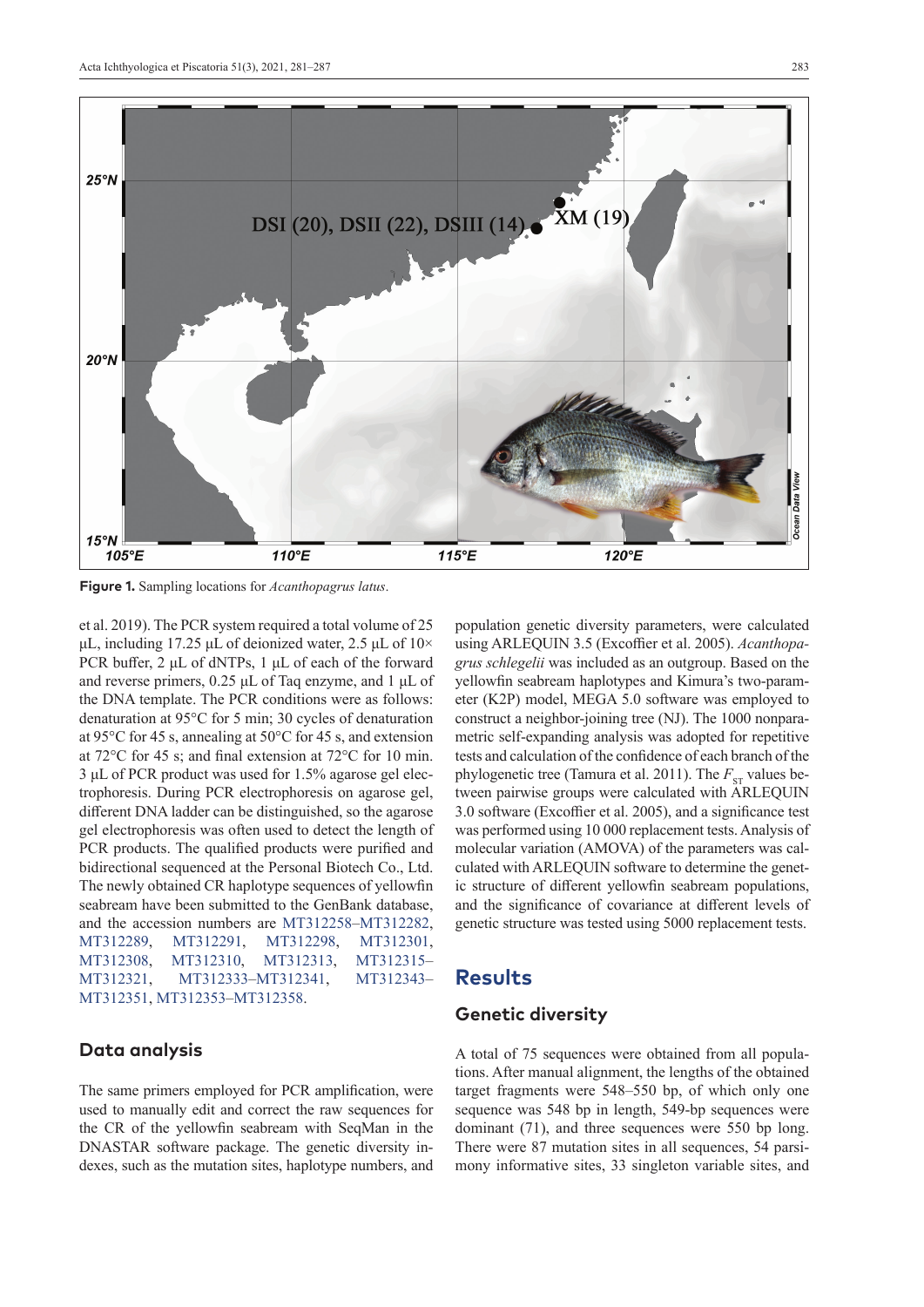three insertions/deletions. The contents of each base were as follows: A, 34.67%; T, 32.04%; G, 13.79%; and C, 19.49%. The  $A + T$  content (66.71%) was higher than the G + C content, demonstrating a certain AT preference.

The 75 sequences defined 65 CR haplotypes. The number of haplotypes in each population ranged from 11 to 21. Four (6.15%) haplotypes were shared by two or more populations. There were 61 (93.85%) unique haplotypes. DSIII had a shared haplotype (Hap\_11, Hap\_17, and Hap\_47, respectively) with each of the other three populations, DSI had a shared haplotype (Hap\_11 and Hap\_17, respectively) with DSIII and XM, and DSII had a shared haplotype (Hap\_20) with DSIII; there was no shared haplotype between DSI and DSII (Table 2).

**Table 2.** Distribution of haplotypes in *Acanthopagrus latus* populations.

|                  |                |                | <b>DSI DSII DSIII XM Total</b> |   |                |                     |              |                | <b>DSI DSII DSIII XM Total</b> |              |                |
|------------------|----------------|----------------|--------------------------------|---|----------------|---------------------|--------------|----------------|--------------------------------|--------------|----------------|
| Hap 1            | $\overline{1}$ |                |                                |   | $\overline{1}$ | $\overline{Hap_34}$ |              | $\overline{1}$ |                                |              | $\mathbf{1}$   |
| Hap 2            | $\mathbf{1}$   |                |                                |   | $\mathbf{1}$   | Hap 35              |              | $\mathbf{1}$   |                                |              | $\mathbf{1}$   |
| Hap 3            | $\mathbf{1}$   |                |                                |   | 1              | Hap 36              |              | $\mathbf{1}$   |                                |              | $\mathbf{1}$   |
| Hap 4            | $\mathbf{1}$   |                |                                |   | 1              | Hap 37              |              | $\mathbf{1}$   |                                |              | 1              |
| Hap 5            | $\overline{2}$ |                |                                |   | $\overline{2}$ | Hap 38              |              | $\mathbf{1}$   |                                |              | 1              |
| Hap 6            | 1              |                |                                |   | $\mathbf{1}$   | Hap 39              |              |                | $\mathbf{1}$                   |              | $\mathbf{1}$   |
| Hap 7            | $\mathbf{1}$   |                |                                |   | $\mathbf{1}$   | Hap 40              |              |                | $\overline{c}$                 |              | $\overline{2}$ |
| Hap 8            | 1              |                |                                |   | $\mathbf{1}$   | Hap 41              |              |                | $\mathbf{1}$                   |              | $\mathbf{1}$   |
| Hap 9            | 1              |                |                                |   | $\mathbf{1}$   | Hap 42              |              |                | $\mathbf{1}$                   |              | $\mathbf{1}$   |
| Hap 10           | $\overline{c}$ |                |                                |   | $\overline{2}$ | Hap 43              |              |                | 1                              |              | 1              |
| Hap 11           | 1              |                |                                | 1 | $\overline{2}$ | Hap 44              |              |                | 1                              |              | 1              |
| Hap 12           | 1              |                |                                |   | $\mathbf{1}$   | Hap 45              |              |                | $\overline{c}$                 |              | $\overline{c}$ |
| $\text{Hap}\_13$ | 1              |                |                                |   | $\mathbf{1}$   | Hap 46              |              |                | $\mathbf{1}$                   |              | 1              |
| Hap 14           | 1              |                |                                |   | $\mathbf{1}$   | Hap 47              |              |                | $\mathbf{1}$                   | 1            | $\overline{2}$ |
| Hap 15           | 1              |                |                                |   | $\mathbf{1}$   | Hap 48              |              |                |                                | $\mathbf{1}$ | $\mathbf{1}$   |
| Hap 16           | $\mathbf{1}$   |                |                                |   | $\mathbf{1}$   | Hap 49              |              |                |                                | $\mathbf{1}$ | 1              |
| $\text{Hap}_17$  | $\mathbf{1}$   |                | $\mathbf{1}$                   |   | $\overline{2}$ | Hap 50              |              |                |                                | $\mathbf{1}$ | 1              |
| Hap 18           |                | 1              |                                |   | $\mathbf{1}$   | Hap 51              |              |                |                                | $\mathbf{1}$ | $\mathbf{1}$   |
| Hap 19           |                | 1              |                                |   | $\mathbf{1}$   | Hap 52              |              |                |                                | $\mathbf{1}$ | 1              |
| Hap_20           |                | $\mathbf{1}$   | $\overline{2}$                 |   | 3              | Hap_53              |              |                |                                | $\mathbf{1}$ | $\mathbf{1}$   |
| Hap 21           |                | 1              |                                |   | $\mathbf{1}$   | Hap_54              |              |                |                                | $\mathbf{1}$ | 1              |
| Hap 22           |                | 1              |                                |   | $\mathbf{1}$   | Hap 55              |              |                |                                | $\mathbf{1}$ | 1              |
| Hap_23           |                | 1              |                                |   | 1              | Hap 56              |              |                |                                | $\mathbf{1}$ | $\mathbf{1}$   |
| Hap 24           |                | $\mathbf{1}$   |                                |   | 1              | Hap 57              |              |                |                                | 1            | 1              |
| Hap 25           |                | $\mathbf{1}$   |                                |   | $\mathbf{1}$   | Hap 58              |              |                |                                | $\mathbf{1}$ | 1              |
| Hap_26           |                | $\mathbf{1}$   |                                |   | $\mathbf{1}$   | Hap_59              |              |                |                                | $\mathbf{1}$ | $\mathbf{1}$   |
| Hap 27           |                | $\overline{2}$ |                                |   | $\overline{c}$ | Hap 60              |              |                |                                | $\mathbf{1}$ | 1              |
| Hap 28           |                | 1              |                                |   | $\mathbf{1}$   | Hap 61              |              |                |                                | $\mathbf{1}$ | 1              |
| Hap 29           |                | 1              |                                |   | $\mathbf{1}$   | Hap 62              |              |                |                                | $\mathbf{1}$ | $\mathbf{1}$   |
| Hap 30           |                | 1              |                                |   | $\mathbf{1}$   | Hap 63              |              |                |                                | $\mathbf{1}$ | 1              |
| Hap 31           |                | 1              |                                |   | $\mathbf{1}$   | Hap 64              |              |                |                                | $\mathbf{1}$ | $\mathbf{1}$   |
| Hap_32           |                | $\mathbf{1}$   |                                |   | $\mathbf{1}$   | Hap 65              | $\mathbf{1}$ |                |                                |              | 1              |
| Hap_33           |                | $\mathbf{1}$   |                                |   | 1              |                     |              |                |                                |              |                |

DSI = Dongshan I population (wild individuals, 2009.11), DSII = Dongshan II population (wild individuals, 2019.10), DSIII = Dongshan III (cultured individuals, 2019.11), XM = Xiamen (wild individuals, 2019.10).

The entire yellowfin seabream population demonstrated high haplotype diversity  $(0.9960 \pm 0.0030)$  and low nucleotide diversity (0.0196  $\pm$  0.0100). Among them, the wild XM population showed the highest diversity  $(1.000 \pm 0.0171)$ , followed by the current wild Dongshan population (0.9957  $\pm$  0.0153), and the historical wild Dongshan population (0.9895  $\pm$  0.0193); the current cultured Dongshan population showed the lowest diversity  $(0.9670 \pm 0.0366).$ 

### **Population genetic structure and differentiation**

The NJ tree was constructed based on 65 mitochondrial CR haplotypes of yellowfin seabream, showing that two large haplotype lineages existed in the four yellowfin seabream populations, with low confidence. No pedigree structure corresponding to geographic locations was detected (Fig. 2). Lineage 1 consisted of 50 haplotypes (58 individuals), and lineage 2 consisted of 15 haplotypes (17 individuals) (Fig. 2). The haplotype composition of the two lineages was quite different. Thirteen of the 15 haplotypes of lineage



**Figure 2.** NJ tree of CR haplotypes in *Acanthopagrus latus*. Bootstrap supports > 50 in 1000 replicates are shown.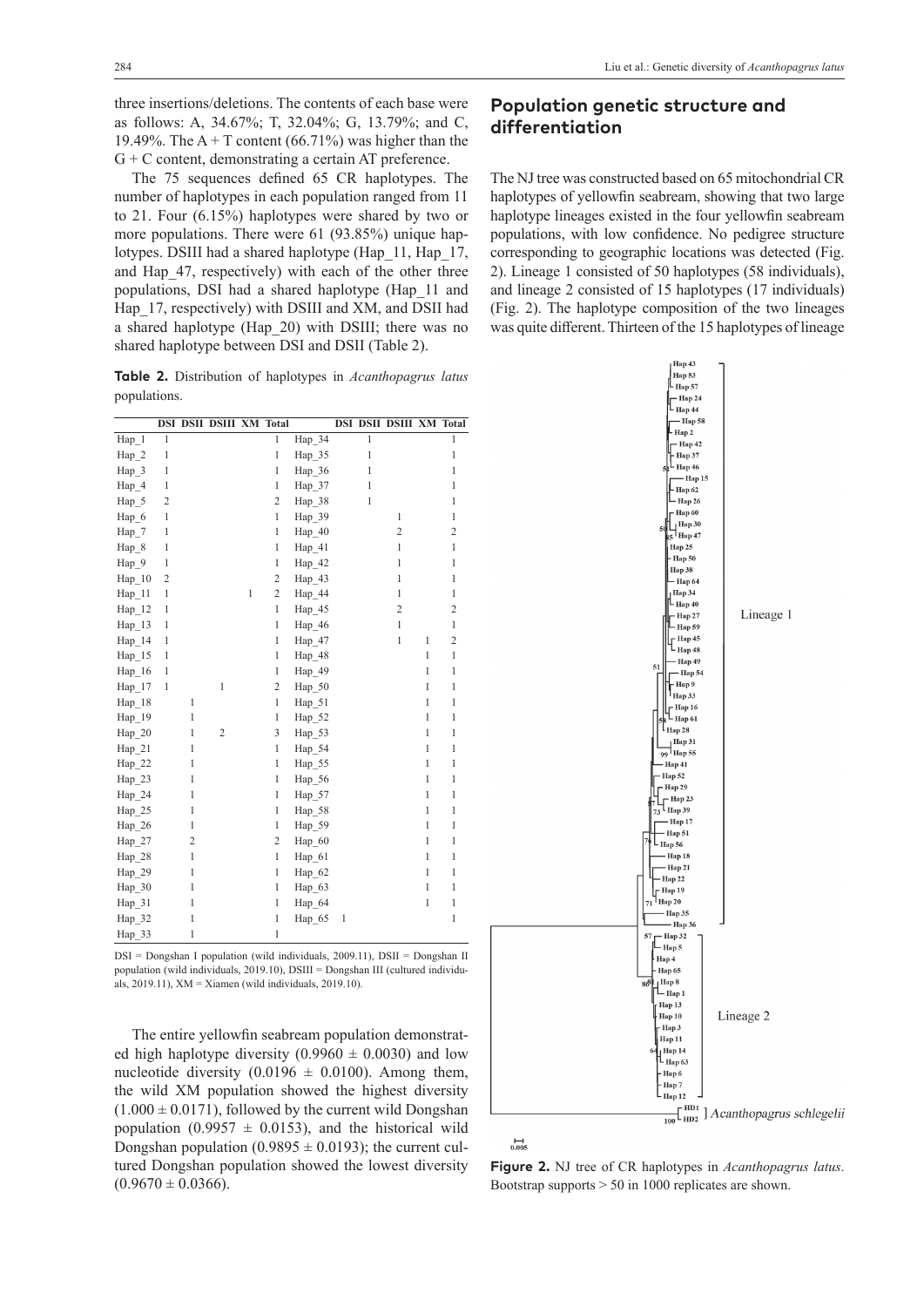2 belonged to the DSI population, with one each belonging to the DSII and XM population. Lineage 1 was constituted by the remaining haplotypes of the populations, and there was no specific internal topological structure.

The pairwise  $F_{ST}$  values were estimated based on the mtDNA CR sequences, ranging from 0.0005 to 0.4288 (Fig. 3). The  $F_{ST}$  values between DSI and the other three populations were large, and statistical tests showed extremely significant differences, indicating significant genetic differentiation between DSI and the other three populations. However, the differences in  $F_{ST}$  values among DSII, DSIII, and XM were small, and the statistical tests were not significant, indicating less genetic differentiation among these populations.



**Figure 3.** Matrix of pairwise  $F_{ST}$  values among four *Acanthopagrus latus* populations. \*extremely significant at *P* < 0.01 by the permutation test.

AMOVA was performed to examine the population genetic structure of yellowfin seabream (Table 3). First, all yellowfin seabream populations were analyzed as a single gene pool. The results showed that the genetic differences in the yellowfin seabream populations mainly existed

**Table 3.** AMOVA of *Acanthopagrus latus* populations based on mtDNA CR sequences.

| <b>Source of variation</b>             | Percentage<br>variation | <b>F-Statistics</b> | P                 |  |  |  |  |  |
|----------------------------------------|-------------------------|---------------------|-------------------|--|--|--|--|--|
| One gene pool (DSI, DSII, DSIII, XM)   |                         |                     |                   |  |  |  |  |  |
| Among populations                      | 22.92                   | 0.2292              | $0.000 \pm 0.000$ |  |  |  |  |  |
| Within populations                     | 77.08                   |                     |                   |  |  |  |  |  |
| Two gene pool (DSI, DSII, DSIII), (XM) |                         |                     |                   |  |  |  |  |  |
| Among groups                           | $-19.17$                | $-0.1917$           | $1.000 \pm 0.000$ |  |  |  |  |  |
| Among populations within groups        | 34.83                   | 0.2923              | $0.000 \pm 0.000$ |  |  |  |  |  |
| Within populations                     | 84.34                   | 0.1566              | $0.000 \pm 0.000$ |  |  |  |  |  |
| Two gene pool (DSI), (DSII, DSIII, XM) |                         |                     |                   |  |  |  |  |  |
| Among groups                           | 36.27                   | 0.3627              | $0.253 \pm 0.011$ |  |  |  |  |  |
| Among populations within groups        | $-0.09$                 | $-0.0015$           | $0.420 \pm 0.014$ |  |  |  |  |  |
| Within populations                     | 63.83                   | 0.3617              | $0.000 \pm 0.000$ |  |  |  |  |  |

DSI = Dongshan I population (wild individuals, 2009.11), DSII = Dongshan II population (wild individuals, 2019.10), DSIII = Dongshan III (cultured individuals, 2019.11), XM = Xiamen (wild individuals, 2019.10).

inside the population, accounting for 77.08% of all variation, while genetic differences among populations only accounted for 22.92%. To further confirm the population genetic structure of yellowfin seabream, (1) the four populations were grouped into two gene pools according to their geographical distribution, and the results showed that the genetic differences between groups were small with nonsignificant statistical test results  $(P > 0.05)$ , and the genetic differences mainly existed within populations (84.34%) with very significant genetic differentiation (*P* < 0.01); however, the genetic differentiation among populations within groups was small while very significant (*P* < 0.01). (2) According to the  $F_{ST}$  values, the four yellowfin seabream populations were divided into two gene pools. The results showed that the genetic differences between groups were small and nonsignificant  $(P > 0.05)$ ; genetic differences mainly existed within populations (63.83%), with very significant genetic differentiation  $(P < 0.01)$ , while the genetic differentiation among populations within groups was small and nonsignificant  $(P > 0.05)$ .

# **Discussion**

Due to the impact of ocean currents and climate and its unique geographical location, Dongshan Bay had relatively high biodiversity and rich fishery resources. However, in recent years, with the continuous growth of the human population, the development of surrounding areas and coastal industries, and the increasing development and utilization of sea areas, the impact on the ecology of this sea area has increased, and the habitats and spawning grounds of many economic species have been damaged. Moreover, the fishing pressure of this sea area is overloaded, resulting in a decline in fishery resources (Lin et al. 2013; Ye et al. 2018). To restore the fishery resources in Dongshan Bay, the government of Dongshan County organized the enhancement and release of a variety of economic species, yellowfin seabream is an important economic fish species. After nearly ten years of enhancement and release, to find the changes in the yellowfin seabream of Dongshan Bay, we selected yellowfin seabream samples in 2009 and 2019 for comparative analysis of genetic diversity. Additionally, in order to better reflect the changes in germplasm resources of yellowfin seabream in the past ten years, we also selected yellowfin seabream samples in an adjacent sea area, Xiamen, for reference comparison.

Under normal circumstances, when the number of artificially bred seedlings released into the natural seas is greater than the carrying capacity, an intraspecies competitive relation is formed within the released population, within the wild population, and between the released population and the wild population in which individuals compete for food and living space (Cooney and Brodeur 1998). Additionally, according to the previous study, a higher total allowable catch due to the expansion of coastal development in Dongshan Bay, especially the enhancement and release places more fishing pressure on the wild populations (Ye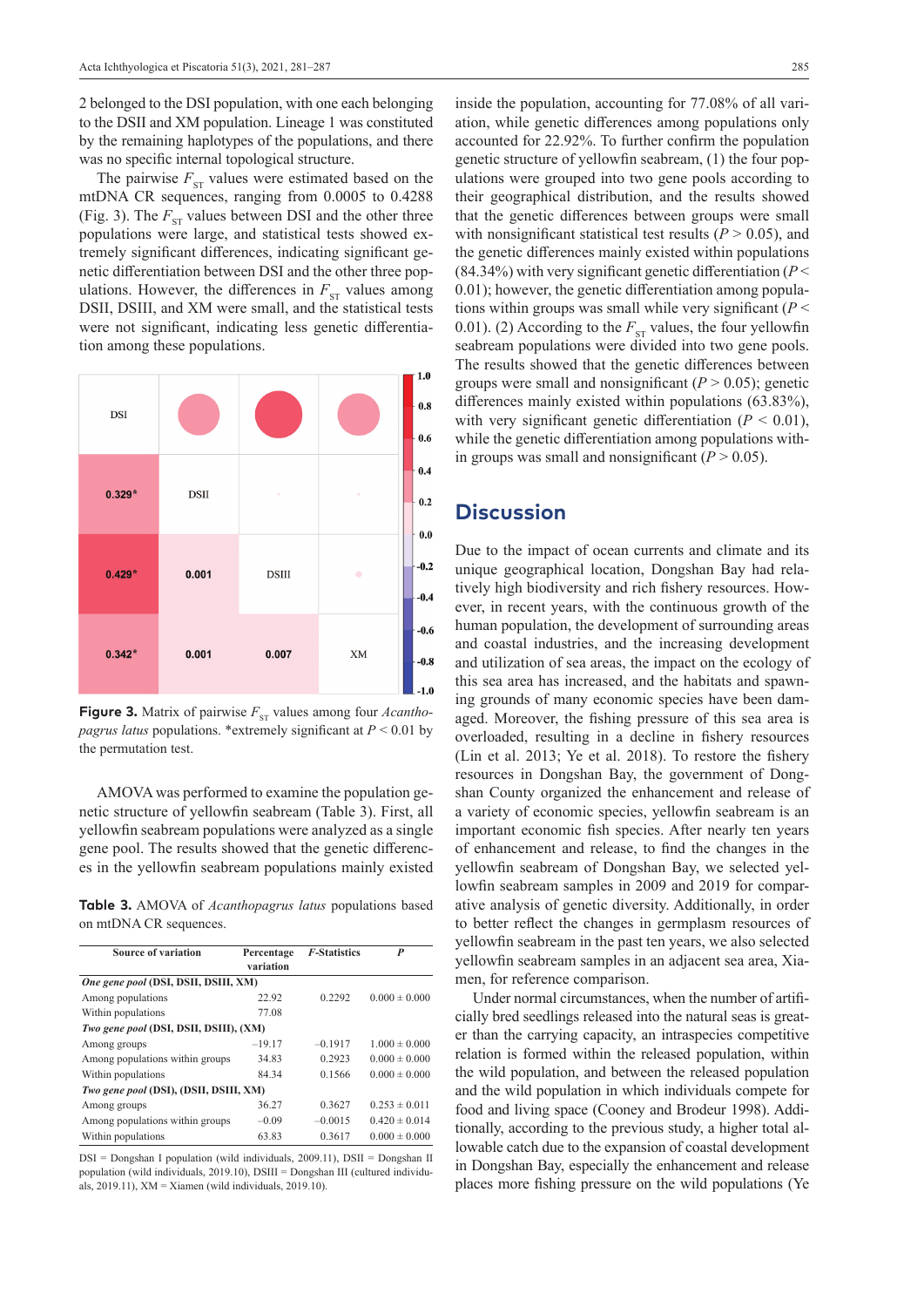et al. 2018). This pressure, to certain extent, further aggravates overfishing and may reduce the size of the wild populations, eventually leading to the loss of genetic and allelic diversity (Helfman 2008), such as *P. major* in the Gulf of Kagoshima, Japan (Hamasaki et al. 2010), and *A. schlegelii* in the Pearl River Estuary, China (Yang and Sun 2019).

However, the results of this study showed that the genetic diversity of yellowfin seabream was high in both wild and cultured populations. The genetic diversity of wild yellowfin seabream in Dongshan Bay in 2009 was largely the same as that in 2019, while that of the cultured population in 2019 was slightly lower (Table 1). The genetic diversity of the wild population in Xiamen in 2019 was basically the same as that in 2008 and slightly higher than that in 2002 (Xia et al. 2008). Such a high level of genetic diversity may be related to the biological reproduction habits of yellowfin seabream, which produce spawn in batches. The individual absolute fecundity of yellowfin seabream reaches as high as 300 000 to 2.38 million, with an average of 1.36 million, and the relative fecundity ranges from 740 to 5,757 spawn  $\cdot$  g<sup>-1</sup>, with an average of 2511 spawn  $\cdot$  g<sup>-1</sup>. Furthermore, its growth rate in natural waters is not lower than that of other fishes (Shi et al. 2012). These favorable characteristics ensure a large recruitment stock of yellowfin seabream in natural seas. Although artificial breeding of yellowfin seabream was successful in 1981, the current breeding seedlings of yellowfin seabream are mainly obtained by sea catch, and the proportion of artificial seedlings is very small (Jiang et al. 2012). Sea-caught seedlings are sold on the market every year from the end of November to December. The continuous seedling supply will ensure that the released population of yellowfin seabream has sufficient parents, avoiding a decline in genetic diversity caused by fewer parents and more offspring, which maintains a high genetic diversity of yellowfin seabream under the current situation of declining fishery resources.

Although the genetic diversity of yellowfin seabream in Dongshan Bay is high, the current fishery resources in Dongshan Bay have been critically overfished (Ye et al. 2018), and the situation is not optimistic. Yellowfin seabream is highly adaptable and can grow in both sea water and fresh water. However, it generally does not migrate long distances, and it is a hermaphroditic male precocious species that can maintain a certain proportion of male and female attributes in its life cycle, which may also be one of the reasons that this species can maintain high genetic diversity under the current situation of declining resources.

To date, many scholars have shown that breeding and release will induce certain genetic impacts on populations in natural seas and have discussed the advantages and dis-

# **References**

advantages of the breeding and release of fishery resources from the perspective of protecting genetic diversity (Araki and Schmid 2010; Hamasaki et al. 2010). From the genetic structure of yellowfin seabream in this study, significant genetic differentiation can be seen between the 2009 population and the current population, and many historical haplotypes have been lost. Although the sampling strategy and the number of samples may have some impact on the results of this study, these results have revealed certain germplasm resource issues. The breeding and release work of Dongshan Bay placed a large number of seedlings in the natural seas, which restored the fishery resources and at the same time increased the fishing yield, resulting in greater fishing pressure on the yellowfin seabream and further damaged resources, forming a feedback loop. Although this fishing is not the 'sweeping' type, exogenous genetic influences, such as genetic changes caused by the lack of selection pressure and genetic drift, have led to the loss of many haplotypes and genetic and allelic diversity (Helfman 2008).

Campton (1995) proposed that if fisheries were not properly managed, the existing overfishing and continuous breeding and release would change the original population structure and eventually lead to irreversible genetic effects. The results of this study show that the genetic structure of yellowfin seabream in Dongshan Bay has changed. Although it still has high genetic diversity, fishery management of yellowfin seabream resources should attract the attention of management departments to develop specific measures and conservation policies for this species. In particular, yellowfin seabream is a hermaphroditic male precocious species. Targeting older fish as the main fishing subject is not conducive to its breeding protection and resource growth, and therefore, catching older fish should be restricted in fisheries.

# **Acknowledgment**

Mr Yanping Wang and Dr Weiwen Li helped us collected the samples of yellowfin seabream individuals, and Ran Zhang helped us with the experiment and data analysis. The research was supported by Open Research Fund Program of Fujian Provincial Key Laboratory of Marine Fishery Resources and Eco-environment (z820275), Scientific Research Foundation of TIO, MNR (2019017, 2019018), Science and Technology Project of Guangdong Province, China (2019B121201001). The authors declare no conflicts of interest including the implementation of research experiments and writing this manuscript.

Araki H, Schmid C (2010) Is hatchery stocking a help or harm? evidence, limitations and future directions in ecological and genetic surveys. Aquaculture 308: 2–11.<https://doi.org/10.1016/j.aquaculture.2010.05.036>

Campton DE (1995) Genetic effects of hatchery fish on wild populations of Pacific salmon and steelhead: What do we really know? Pp. 337–353. In: Schramm Jr HL, Piper RG (Eds) Uses and effects of